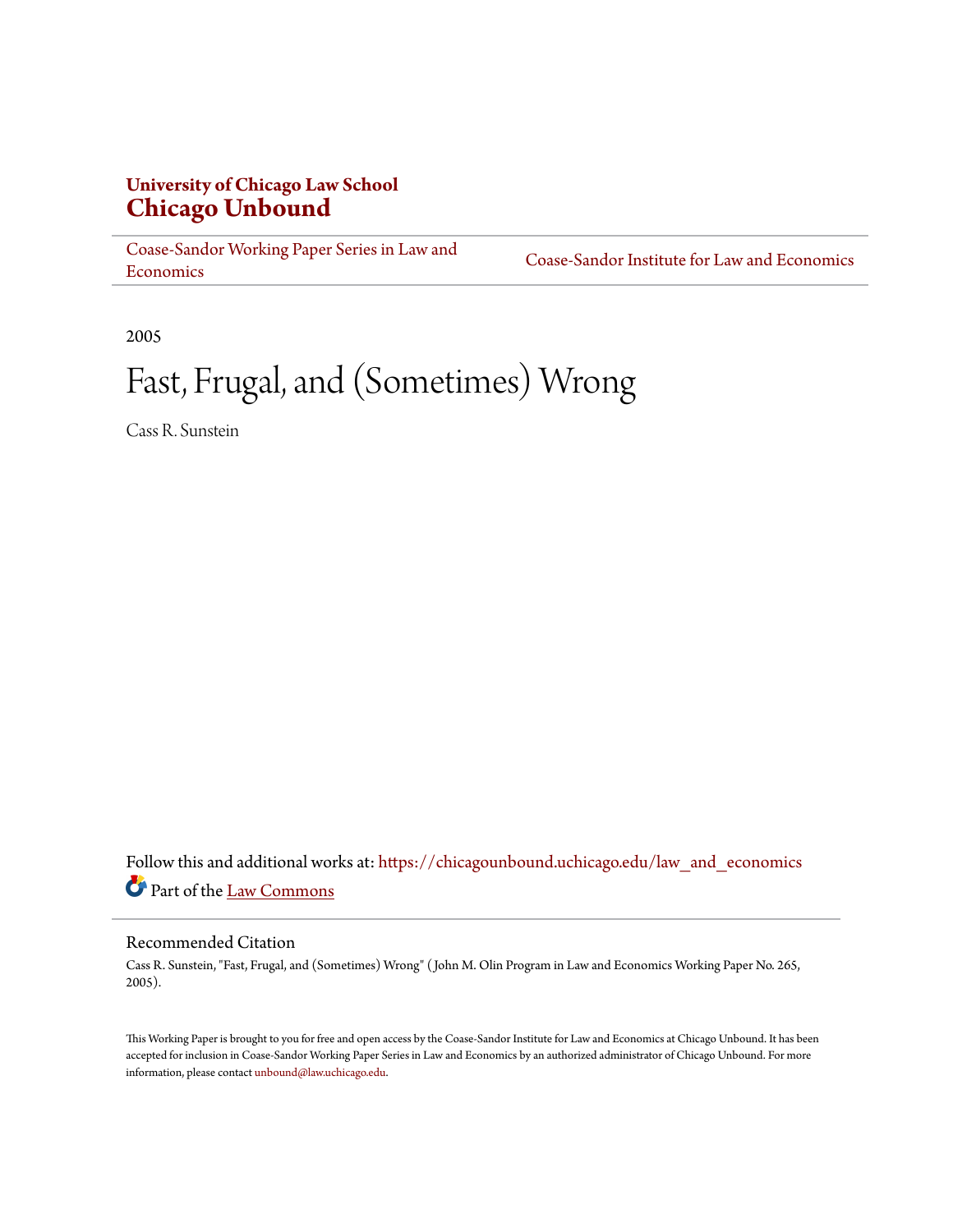# CHICAGO

## **JOHN M. OLIN LAW & ECONOMICS WORKING PAPER NO. 265 (2D SERIES)**

**PUBLIC LAW AND LEGAL THEORY WORKING PAPER NO. 110**



# FAST, FRUGAL, AND (SOMETIMES) WRONG

*Cass R. Sunstein*

# **THE LAW SCHOOL THE UNIVERSITY OF CHICAGO**

November 2005

This paper can be downloaded without charge at the John M. Olin Program in Law and Economics Working Paper Series: http://www.law.uchicago.edu/Lawecon/index.html and at the Public Law and Legal Theory Working Paper Series: http://www.law.uchicago.edu/academics/publiclaw/index.html and The Social Science Research Network Electronic Paper Collection: http://ssrn.com/abstract\_id=844964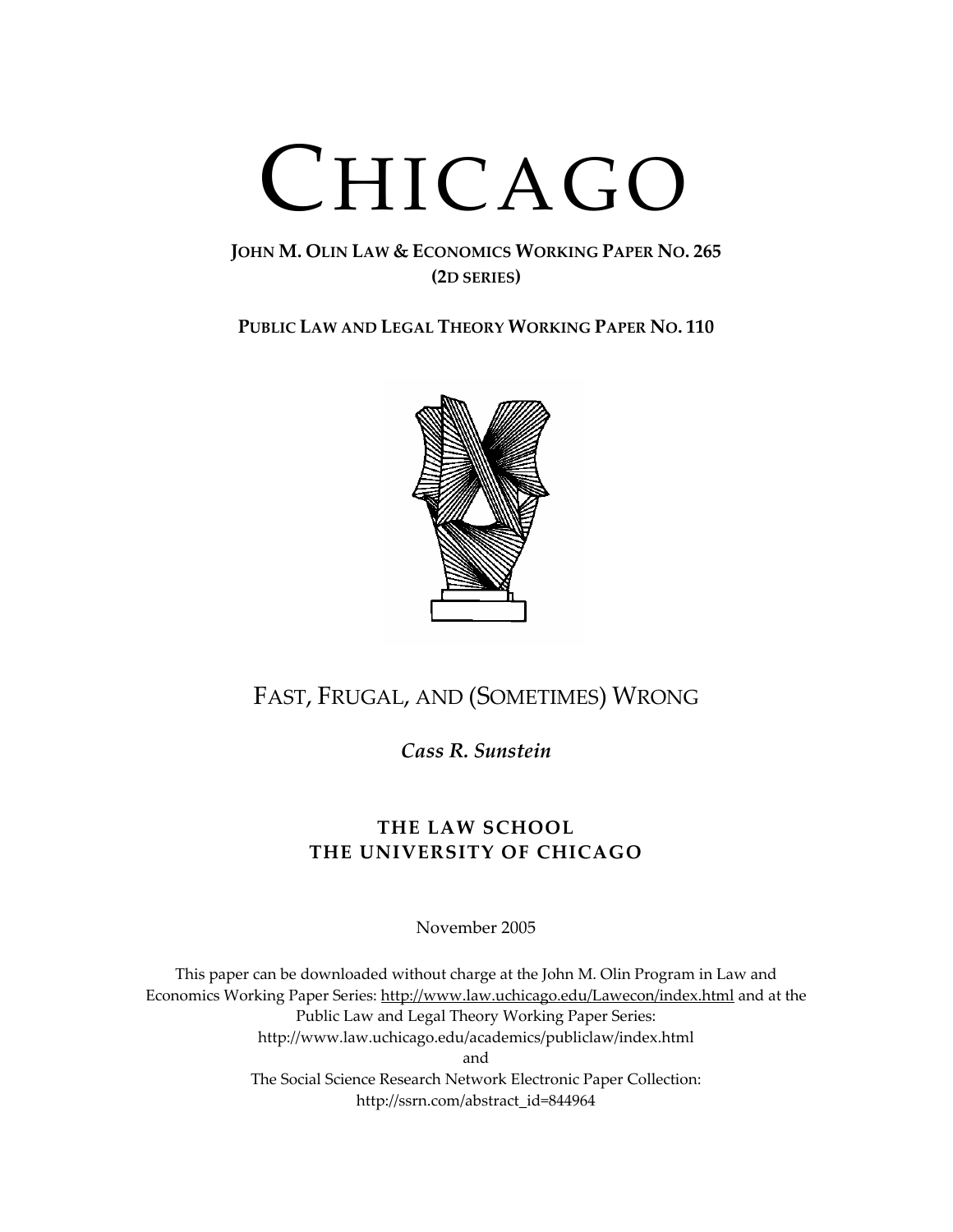Preliminary draft 11/3/05 forthcoming in Walter Sinnott-Armstrong, ed., *The Cognitive Science of Morality* All rights reserved

#### **Fast, Frugal, and (Sometimes) Wrong**

Cass R. Sunstein University of Chicago Law School and Department of Political Science

#### Abstract

*Do moral heuristics operate in the moral domain? If so, do they lead to moral errors? This brief essay offers an affirmative answer to both questions. In so doing, it responds to an essay by Gerd Gigerenzer on the nature of heuristics, moral and otherwise. While focused on morality, the discussion bears on the general debate between those who emphasize cognitive errors, sometimes produced by heuristics, and those who emphasize the frequent success of heuristics in producing sensible judgments in the real world. General claims are that it is contentious to see moral problems as ones of arithmetic, and that arguments about moral heuristics will often do well to steer clear of contentious arguments about what morality requires.* 

For many problems, Gerd Gigerenzer celebrates heuristics. He believes that they are simple, fast, frugal, and remarkably accurate. He emphasizes that heuristics can be prescriptive, in the sense that they may well lead to good outcomes in the real world. In the moral domain, Gigerenzer is properly cautious about whether heuristics produce moral or immoral behavior. What I would like to do here is to emphasize the imperfect reliability of heuristics in general, and to suggest that their imperfect reliability raises serious cautionary notes about some of Gigerenzer's broader claims.

Let us begin with Gigerenzer's illuminating remarks about the "gaze heuristic," which enables baseball players (and others) to make otherwise difficult catches. Gigerenzer, who has often explored this particular heuristic, is quite right to emphasize that people who use heuristics are often not aware that they are doing so. But even a casual understanding of sports requires some qualification of Gigerenzer's claims. Stupid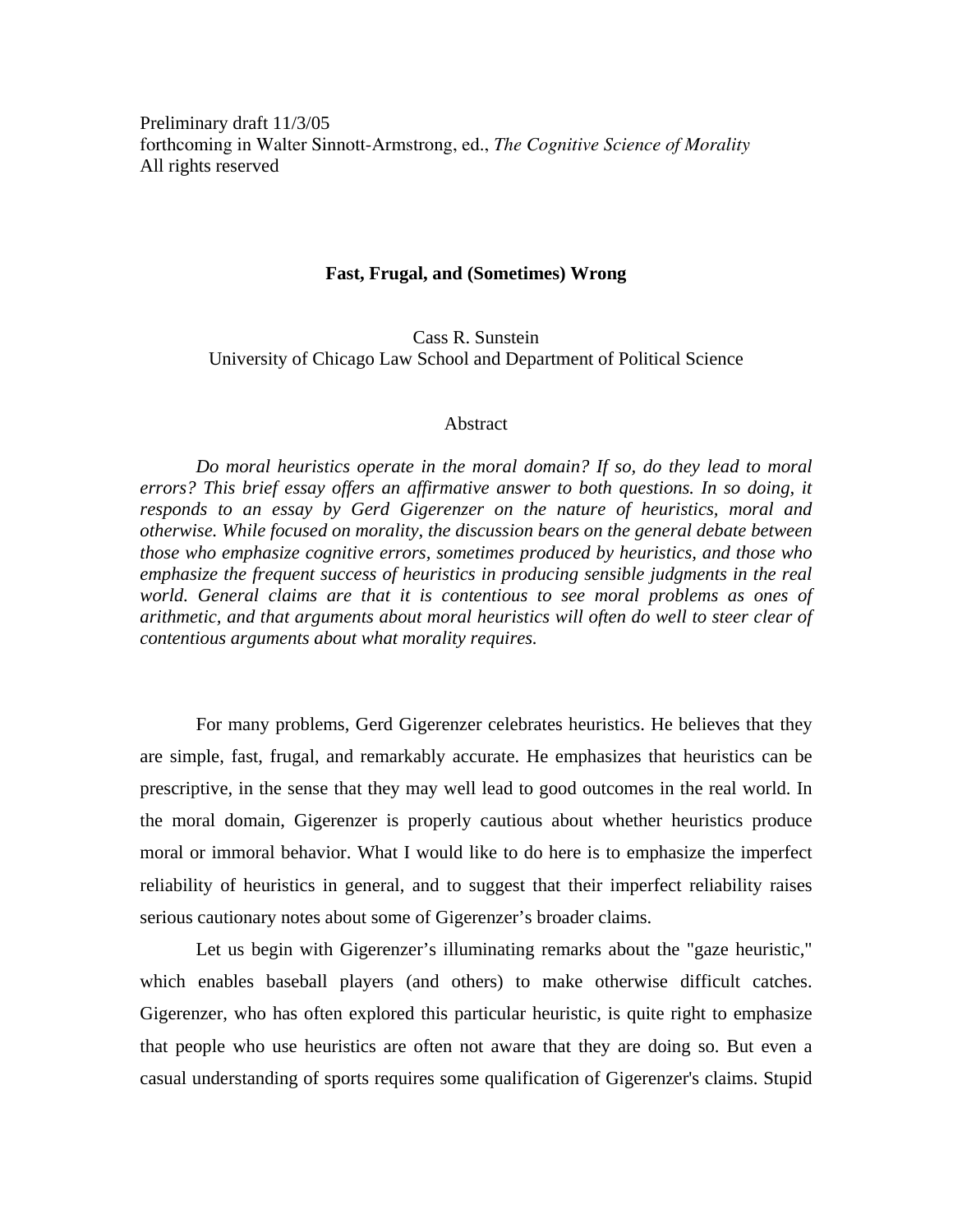tennis players tend to use fast and frugal heuristics, which contribute to their stupid tennis. Often they think, for example, that they should hit the ball hard and deep whenever the opportunity arises—an intuition, or thought, that can get them into serious trouble. Stupid athletes adopt simple heuristics that make them dumb. By contrast, smart tennis players are immensely flexible, and they are able to rethink their rules of thumb as the occasion demands. The best athletes have an exceedingly complex set of heuristics, fast but not at all simple, which they deploy as the situation requires. The moral domain is not so very different (see Nussbaum, 2003). It is pervaded by fast heuristics, as Gigerenzer suggests, but they often misfire, and good moral agents are aware of that fact.

My own treatment of moral heuristics, criticized by Gigerenzer, emphasizes the immense importance of moral framing and the possibility that people use "simple heuristics that make us good" (Sunstein, 2005). For morality, as for issues of fact and logic, it is important to see that many heuristics do point us in the right direction– and hence to stress, as did Tversky and Kahneman (Tversky and Kahneman, 1974) and later Gigerenzer, that heuristics can lead to excellent judgments in the actual world. If people believe that they ought not to lie, or harm innocent people, they will often do the right thing—especially in light of the fact that case-by-case inquiries into the morality of lying, or harming innocent people, could produce self-serving conclusions that produce grievous moral wrong. (The case of Nazi massacres, explored by Gigerenzer, can be understood as an example.) Moral heuristics, understood as simple rules of thumb, might well have a rule-utilitarian defense, in the sense that they might, on balance, produce morally preferable behavior even if they lead to unfortunate results in particular cases.

But no one should deny that in many contexts, moral and other heuristics, in the form of simple rules of thumb, lead to moral error on any plausible view of morality. Consider, for example, the idea, emphasized by Gigerenzer, that one ought to do as the majority does, a source of massive moral blunders (see Sunstein, 2003). Or consider the fast and frugal idea that one ought not to distort the truth—a heuristic that generally works well, but that also leads (in my view) to moral error when, for example, the distortion is necessary to avoid significant numbers of deaths. Or consider the actomission distinction, which makes moral sense in many domains, but which can lead to unsupportable moral judgments as well (Baron, 2004).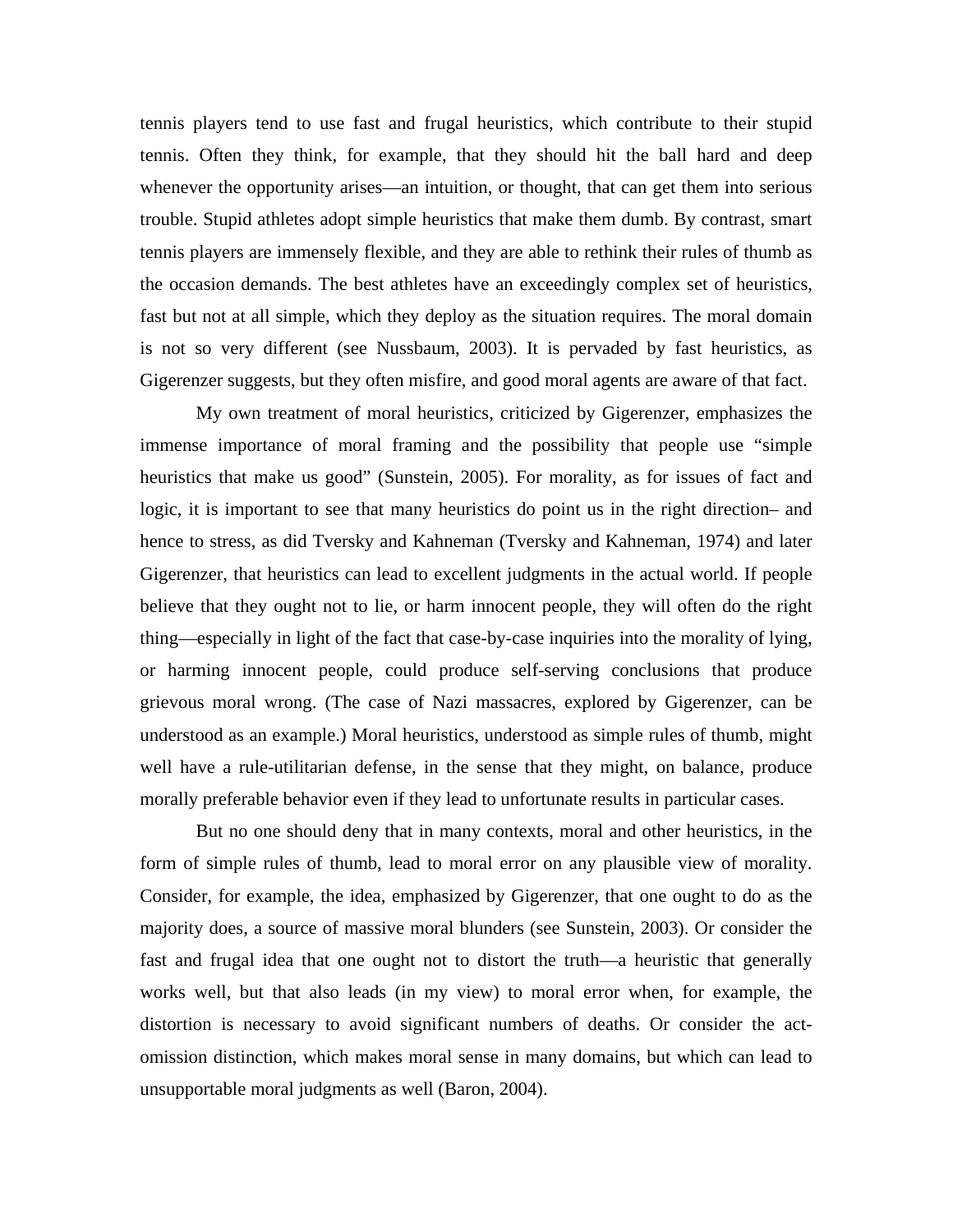Gigerenzer notes, usefully, that it may be possible to modify people's judgments, including their moral judgments, by altering the background. The idea is hardly original (see Sunstein and Thaler, 2004), but it is true that a default rule in favor of organ donations might well increase what, on one view, is morally desirable behavior (id.). Indeed there are many applications of this point. If default rules matter, an employer, including the state qua employer, could dramatically increase charitable contributions by presuming that (for example) each employer would like to devote 2% of wages to charitable causes. Of course the use of default rules to steer behavior raises normative questions of its own (id.). The only point is that default rules greatly matter to choices, including those with a moral component.

Thus far, then, Gigerenzer's general argument seems both plausible and illuminating, and I am merely underlining the possibility that even good heuristics will go wrong, for morality as for other questions. But on an important issue, Gigerenzer seems to me to miss some of the complexity of moral argument. His objections to maximization theories treat moral judgments as involving a kind of moral arithmetic, and this is a most contentious understanding.

To be sure, Gigenenzer is correct to stress the cognitive difficulties of undertaking a full ex ante calculation of the consequences of social actions. Human beings do not have unlimited cognitive abilities, and hence they are often unable to specify the effects of one or another course of action. Gigerenzer believes that satisficers, using moral heuristics, have important advantages over optimizers. For some questions, this is undoubtedly correct. But to understand the relationship between heuristics and the moral domain, much more must be said. Three points are especially important here.

First: Gigerenzer does not mention that many people are rule-consequentialists; they know exactly what Gigerenzer emphasizes, and they favor clear and simple moral rules for that very reason (Hooker, 2000). A complex consequentialist calculus might lead to error, even if it would be preferable if properly applied. Because people are selfserving, and because their on-the-spot judgments are unreliable, they might do best to follow simple moral rules, or one-reason decision making. There are interesting relationships between Gigerenzer's understanding of heuristics and rule-utilitarian approach to morality.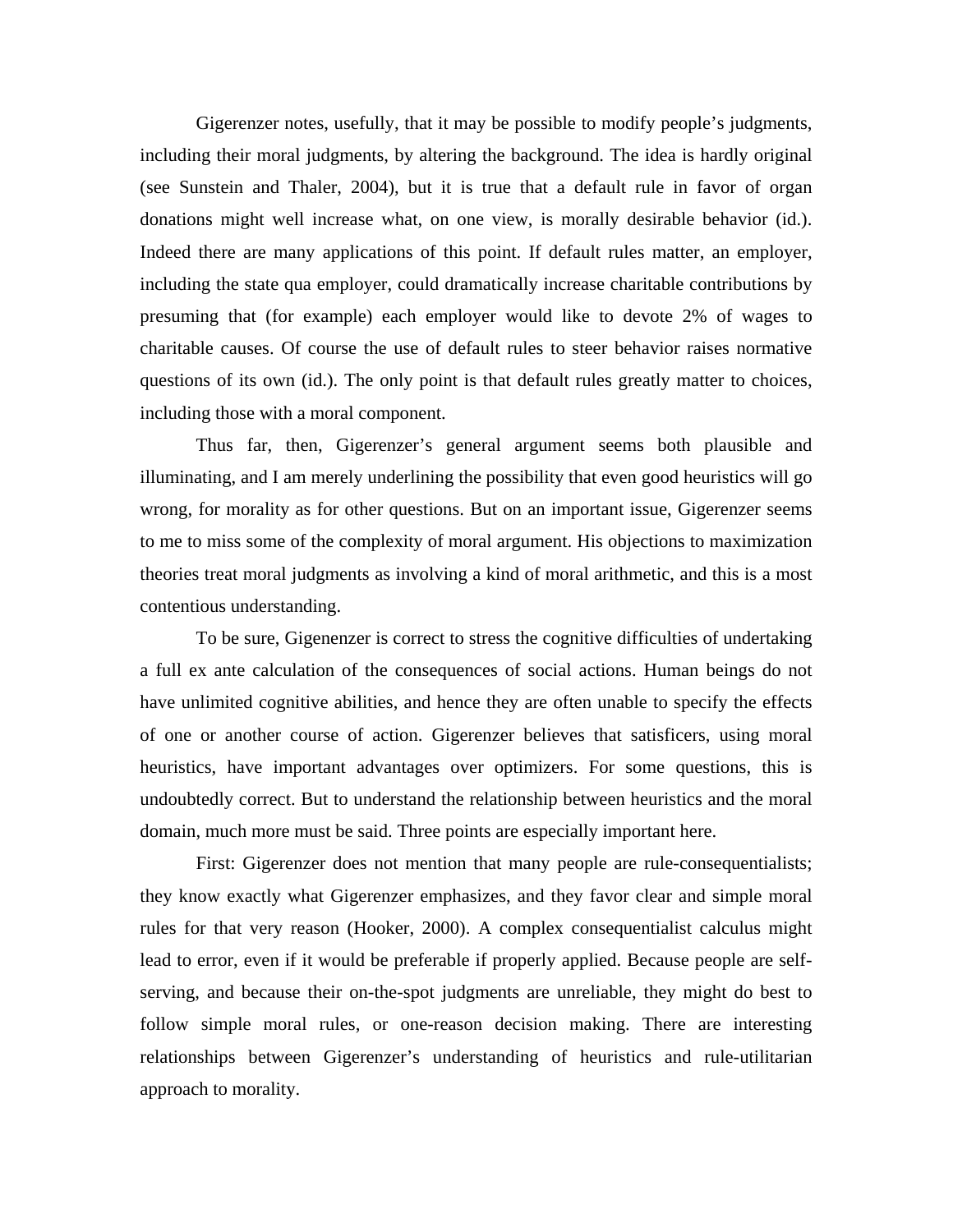Second: Consequentialism can be specified in many different ways. Utilitarianism is one form of consequentialism, but because it require all goods and bads to be described along the metric of utility, it is controversial, even among consequentialists. When Gigerenzer speaks of the limits of maximization theories, and even of consequentialism, he appears to be operating under a utilitarian framework, without exploring the problem of plural and incommensurable goods. We might, for example, endorse a form of consequentialism that sees rights violations (so understood on nonutilitarian grounds) as a set of (very) bad consequences (see Sen, 1982). Gigerenzer's exploration of moral problems does not recognize the complexities in consequentialist accounts of morality.

Third: Many people are not consequentialists at all (see Scheffler, 1994). Consider the injunction to treat people as ends, not means, an injunction that runs afoul of many versions of consequentialism (but see Sen, 1982). Hence—and this is the most important point—it is not enough for Gigerenzer to show that moral heuristics do a good (enough) real-world job of achieving what we would achieve if we were optimizers with unlimited abilities of calculation. Perhaps some heuristics, in some contexts, violate deontological commands.

Return to Gigerenzer's first example: Should a Nazi massacre be evaluated in utilitarian or consequentialist terms? To make the calculation, does it matter if, for example, there were many more Nazis than Jews, and that many Germans had a great deal to gain, economically and otherwise, from mass murders? Many people would respond that this moral atrocity counts as such whatever the outcome of a utilitarian or consequentialist calculus—and hence that Gigerenzer's emphasis on the impossibility of ex ante calculations is often beside the point (or worse). Perhaps many moral heuristics, followed by most people and even most soldiers (putting Nazi soldiers to one side), should be seen as fast and frugal ways not of satisficing rather than optimizing, but of ensuring that people do what is required by nonconsequentialist accounts of morality.

The existence of plural and conflicting accounts of the foundations of morality makes it all the more difficult to argue that moral heuristics function well. If certain fast and frugal heuristics are defensible on utilitarian or consequentialist grounds, they might still be objectionable from the moral point of view. In my view, it is for this reason productive to explore heuristics that might be defensible, or indefensible, on the basis of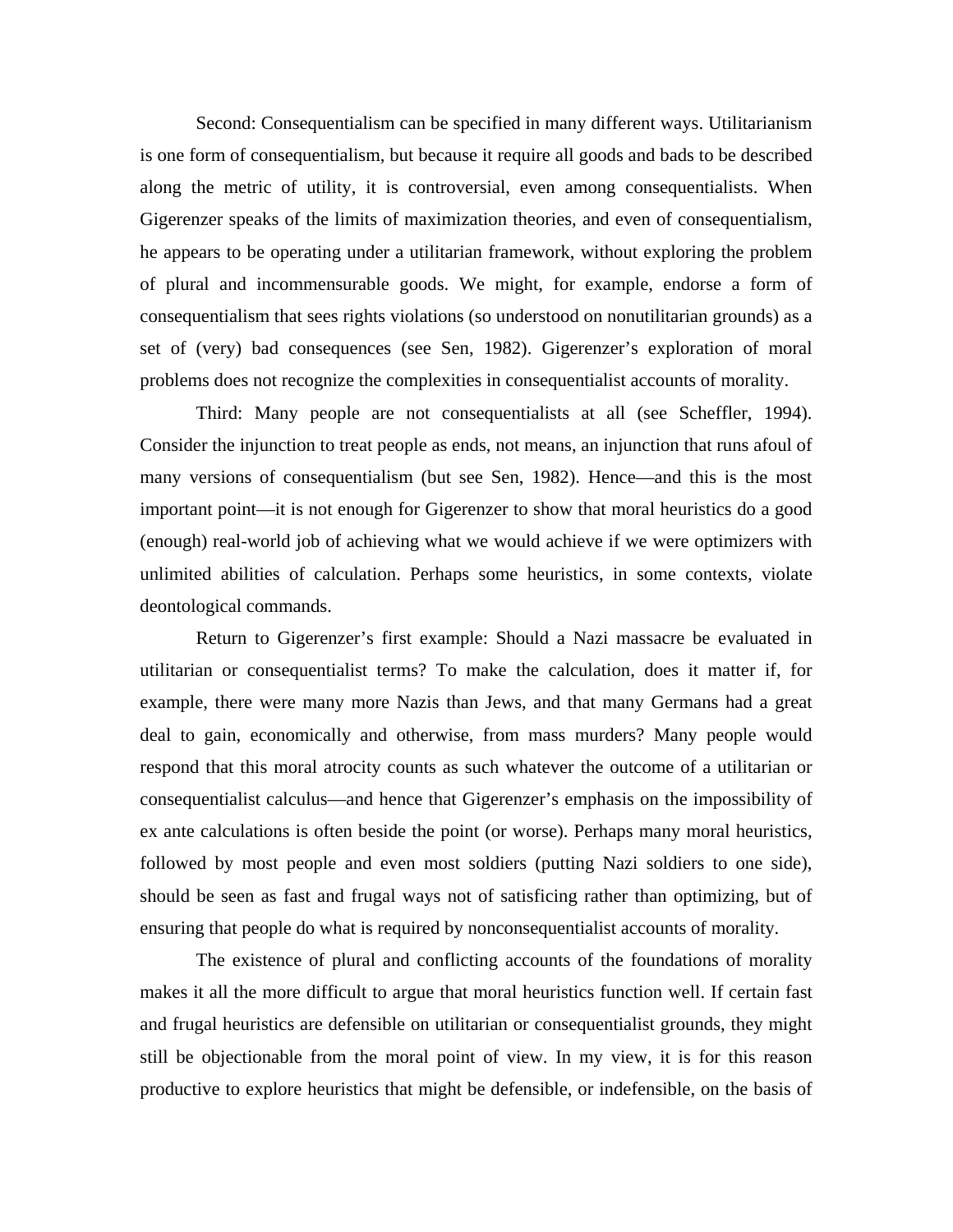*any* view of what morality requires, or on the basis of the least contentious views of what morality requires (Sunstein, 2005).

Gigerenzer seems to think that moral heuristics might be shown to be prescriptive if a full consequentialist calculus is not possible; but this thought too quickly treats morality as a problem of arithmetic. If morality ought not to be so understood, as many people believe, then it is not clear what is shown by Gigerenzer's emphasis on the cognitive problems associated with optimizing. I emphasize that prescriptive treatments of moral heuristics are likely to be productive; but they should steer clear of the most contentious arguments about the foundations of morality.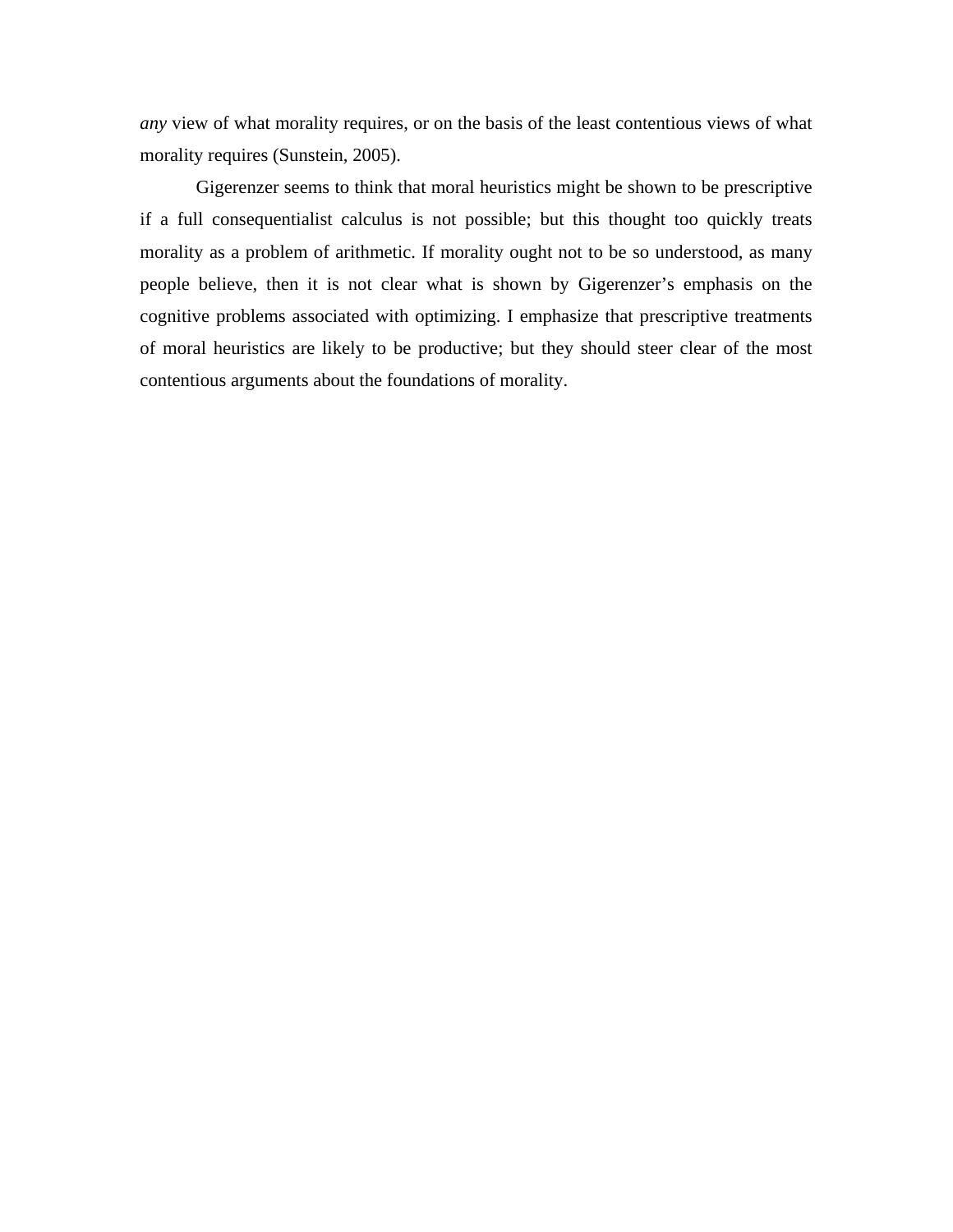#### References

- Akerlof, G. The Economics of Caste and of the Rate Race and Other Woeful Tales, in *An Economic Theorist's Book of Tales* (1984). Cambridge University Press.
- Baron, J. (1994) Nonconsequentialist decisions. *Behavioral and Brain Sciences* 17:1-10.
- Hooker, B. (2000). *Ideal Code, Real World: A Rule-Consequentialist Theory of Morality*. Oxford University Press.
- Nussbaum. M. (2003). *The Fragility of Goodness*. Cambridge University Press.
- Scheffler, S. (1994). *The Rejection of Consequentialism*. Oxford University Press.
- Sen, A. (1982). Rights and Agency. *Philosophy and Public Affairs* 11: 3-39.
- Sunstein, C. (2003). *Why Societies Need Dissent*. Harvard University Press.
- Sunstein, C. and Thaler, R. (2003). Libertarian Paternalism Is Not An Oxymoron. *University of Chicago Law Review* 70: 1159-1202.

Sunstein, C. (2005). Moral Heuristics. *Behavioral and Brain Sciences* 28: 531-43.

Tversky, A. and Kahneman, D. (1974). Judgment under uncertainty: Heuristics and biases. *Science*, 185, 1124-1131.

Readers with comments should address them to:

Professor Cass Sunstein University of Chicago Law School 1111 East 60th Street Chicago, IL 60637 csunstei@uchicago.edu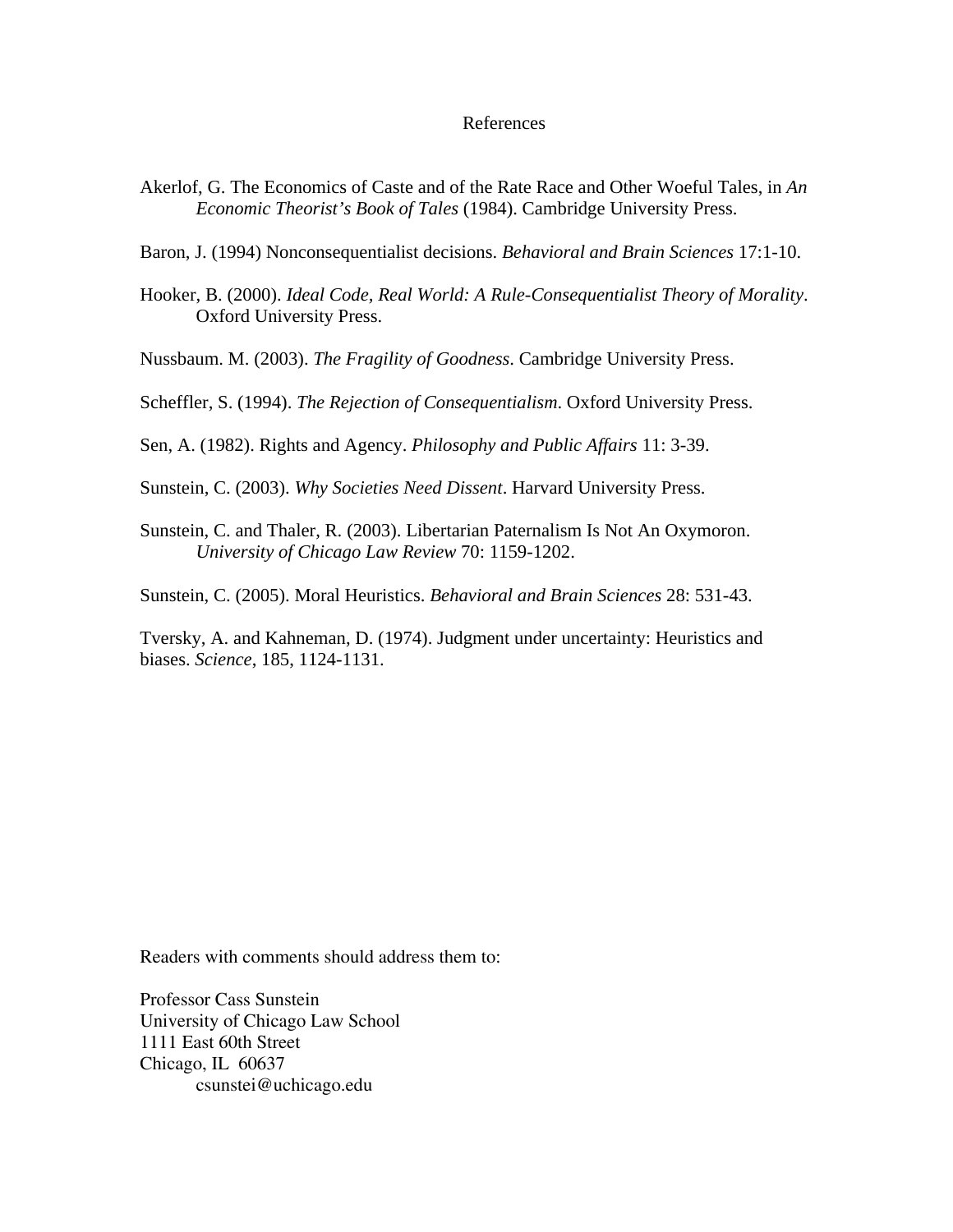### Chicago Working Papers in Law and Economics (Second Series)

For a listing of papers 1–174 please go to Working Papers at http://www.law.uchicago.edu/Lawecon/index.html

- 175. Douglas G. Baird, In Coase's Footsteps (January 2003)
- 176. David A. Weisbach, Measurement and Tax Depreciation Policy: The Case of Short-Term Assets (January 2003)
- 177. Randal C. Picker, Understanding Statutory Bundles: Does the Sherman Act Come with the 1996 Telecommunications Act? (January 2003)
- 178. Douglas Lichtman and Randal C. Picker, Entry Policy in Local Telecommunications: *Iowa Utilities* and *Verizon* (January 2003)
- 179. William Landes and Douglas Lichtman, Indirect Liability for Copyright Infringement: An Economic Perspective (February 2003)
- 180. Cass R. Sunstein, Moral Heuristics (March 2003)
- 181. Amitai Aviram, Regulation by Networks (March 2003)
- 182. Richard A. Epstein, Class Actions: Aggregation, Amplification *and* Distortion (April 2003)
- 183. Richard A. Epstein, The "Necessary" History of Property and Liberty (April 2003)
- 184. Eric A. Posner, Transfer Regulations and Cost‐Effectiveness Analysis (April 2003)
- 185. Cass R. Sunstein and Richard H. Thaler, Libertarian Paternalizm Is Not an Oxymoron (May 2003)
- 186. Alan O. Sykes, The Economics of WTO Rules on Subsidies and Countervailing Measures (May 2003)
- 187. Alan O. Sykes, The Safeguards Mess: A Critique of WTO Jurisprudence (May 2003)
- 188. Alan O. Sykes, International Trade and Human Rights: An Economic Perspective (May 2003)
- 189. Saul Levmore and Kyle Logue, Insuring against Terrorism—and Crime (June 2003)
- 190. Richard A. Epstein, Trade Secrets as Private Property: Their Constitutional Protection (June 2003)
- 191. Cass R. Sunstein, Lives, Life-Years, and Willingness to Pay (June 2003)
- 192. Amitai Aviram, The Paradox of Spontaneous Formation of Private Legal Systems (July 2003)
- 193. Robert Cooter and Ariel Porat, Decreasing Liability Contracts (July 2003)
- 194. David A. Weisbach and Jacob Nussim, The Integration of Tax and Spending Programs (September 2003)
- 195. William L. Meadow, Anthony Bell, and Cass R. Sunstein, Statistics, Not Memories: What Was the Standard of Care for Administering Antenatal Steroids to Women in Preterm Labor between 1985 and 2000? (September 2003)
- 196. Cass R. Sunstein, What Did *Lawrence* Hold? Of Autonomy, Desuetude, Sexuality, and Marriage (September 2003)
- 197. Randal C. Picker, The Digital Video Recorder: Unbundling Advertising and Content (September 2003)
- 198. Cass R. Sunstein, David Schkade, and Lisa Michelle Ellman, Ideological Voting on Federal Courts of Appeals: A Preliminary Investigation (September 2003)
- 199. Avraham D. Tabbach, The Effects of Taxation on Income Producing Crimes with Variable Leisure Time (October 2003)
- 200. Douglas Lichtman, Rethinking Prosecution History Estoppel (October 2003)
- 201. Douglas G. Baird and Robert K. Rasmussen, Chapter 11 at Twilight (October 2003)
- 202. David A. Weisbach, Corporate Tax Avoidance (January 2004)
- 203. David A. Weisbach, The (Non)Taxation of Risk (January 2004)
- 204. Richard A. Epstein, Liberty versus Property? Cracks in the Foundations of Copyright Law (April 2004)
- 205. Lior Jacob Strahilevitz, The Right to Destroy (January 2004)
- 206. Eric A. Posner and John C. Yoo, A Theory of International Adjudication (February 2004)
- 207. Cass R. Sunstein, Are Poor People Worth Less Than Rich People? Disaggregating the Value of Statistical Lives (February 2004)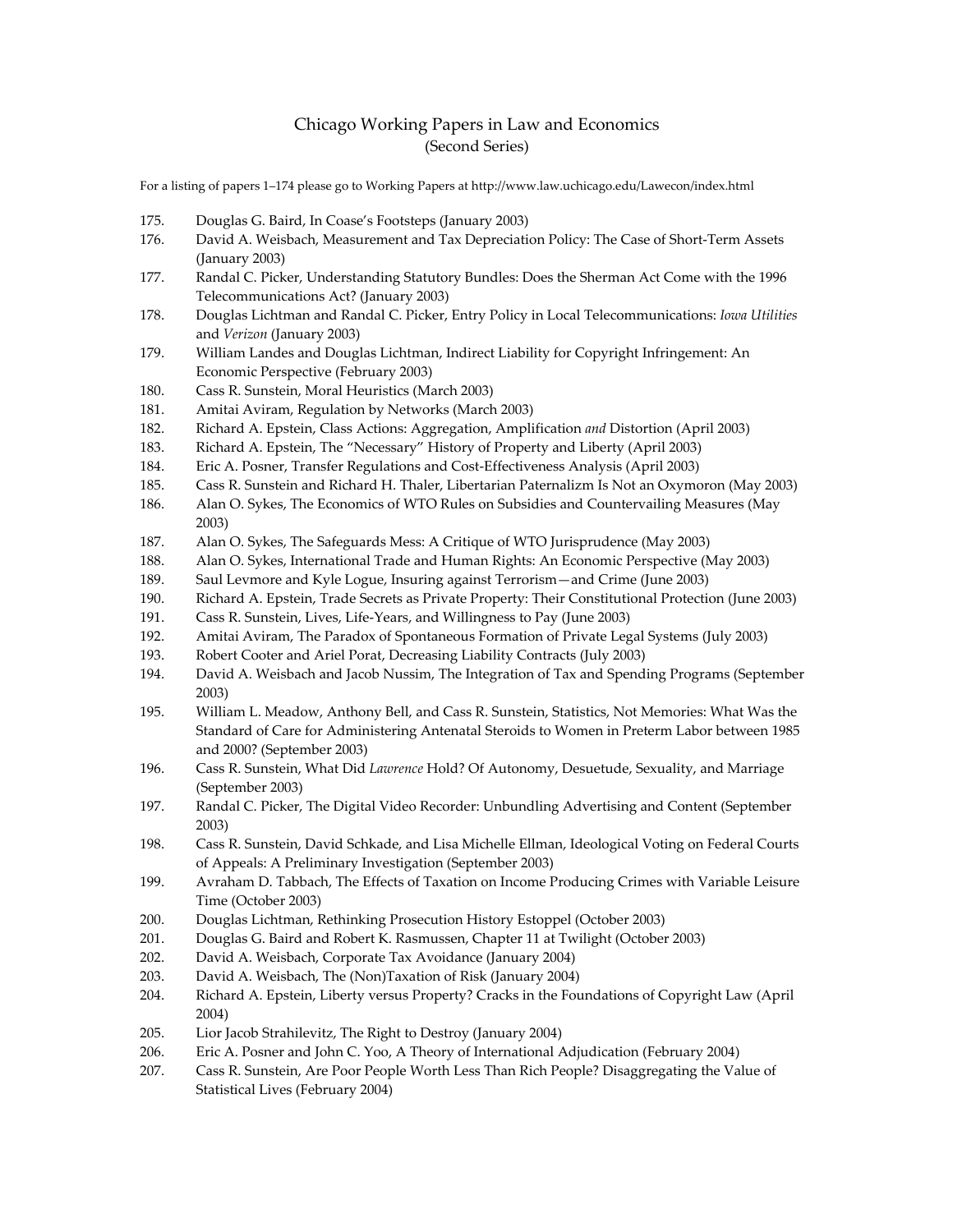- 208. Richard A. Epstein, Disparities and Discrimination in Health Care Coverage; A Critique of the Institute of Medicine Study (March 2004)
- 209. Richard A. Epstein and Bruce N. Kuhlik, Navigating the Anticommons for Pharmaceutical Patents: Steady the Course on Hatch‐Waxman (March 2004)
- 210. Richard A. Esptein, The Optimal Complexity of Legal Rules (April 2004)
- 211. Eric A. Posner and Alan O. Sykes, Optimal War and *Jus Ad Bellum* (April 2004)
- 212. Alan O. Sykes, The Persistent Puzzles of Safeguards: Lessons from the Steel Dispute (May 2004)
- 213. Luis Garicano and Thomas N. Hubbard, Specialization, Firms, and Markets: The Division of Labor within and between Law Firms (April 2004)
- 214. Luis Garicano and Thomas N. Hubbard, Hierarchies, Specialization, and the Utilization of Knowledge: Theory and Evidence from the Legal Services Industry (April 2004)
- 215. James C. Spindler, Conflict or Credibility: Analyst Conflicts of Interest and the Market for Underwriting Business (July 2004)
- 216. Alan O. Sykes, The Economics of Public International Law (July 2004)
- 217. Douglas Lichtman and Eric Posner, Holding Internet Service Providers Accountable (July 2004)
- 218. Shlomo Benartzi, Richard H. Thaler, Stephen P. Utkus, and Cass R. Sunstein, Company Stock, Market Rationality, and Legal Reform (July 2004)
- 219. Cass R. Sunstein, Group Judgments: Deliberation, Statistical Means, and Information Markets (August 2004, revised October 2004)
- 220. Cass R. Sunstein, Precautions against What? The Availability Heuristic and Cross-Cultural Risk Perceptions (August 2004)
- 221. M. Todd Henderson and James C. Spindler, Corporate Heroin: A Defense of Perks (August 2004)
- 222. Eric A. Posner and Cass R. Sunstein, Dollars and Death (August 2004)
- 223. Randal C. Picker, Cyber Security: Of Heterogeneity and Autarky (August 2004)
- 224. Randal C. Picker, Unbundling Scope-of-Permission Goods: When Should We Invest in Reducing Entry Barriers? (September 2004)
- 225. Christine Jolls and Cass R. Sunstein, Debiasing through Law (September 2004)
- 226. Richard A. Posner, An Economic Analysis of the Use of Citations in the Law (2000)
- 227. Cass R. Sunstein, Cost-Benefit Analysis and the Environment (October 2004)
- 228. Kenneth W. Dam, Cordell Hull, the Reciprocal Trade Agreement Act, and the WTO (October 2004)
- 229. Richard A. Posner, The Law and Economics of Contract Interpretation (November 2004)
- 230. Lior Jacob Strahilevitz, A Social Networks Theory of Privacy (December 2004)
- 231. Cass R. Sunstein, Minimalism at War (December 2004)
- 232. Douglas Lichtman, How the Law Responds to Self-Help (December 2004)
- 233. Eric A. Posner, The Decline of the International Court of Justice (December 2004)
- 234. Eric A. Posner, Is the International Court of Justice Biased? (December 2004)
- 235. Alan O. Sykes, Public vs. Private Enforcement of International Economic Law: Of Standing and Remedy (February 2005)
- 236. Douglas G. Baird and Edward R. Morrison, Serial Entrepreneurs and Small Business Bankruptcies (March 2005)
- 237. Eric A. Posner, There Are No Penalty Default Rules in Contract Law (March 2005)
- 238. Randal C. Picker, Copyright and the DMCA: Market Locks and Technological Contracts (March 2005)
- 239. Cass R. Sunstein and Adrian Vermeule, Is Capital Punishment Morally Required? The Relevance of Life‐Life Tradeoffs (March 2005)
- 240. Alan O. Sykes, Trade Remedy Laws (March 2005)
- 241. Randal C. Picker, Rewinding *Sony*: The Evolving Product, Phoning Home, and the Duty of Ongoing Design (March 2005)
- 242. Cass R. Sunstein, Irreversible and Catastrophic (April 2005)
- 243. James C. Spindler, IPO Liability and Entrepreneurial Response (May 2005)
- 244. Douglas Lichtman, Substitutes for the Doctrine of Equivalents: A Response to Meurer and Nard (May 2005)
- 245. Cass R. Sunstein, A New Progressivism (May 2005)